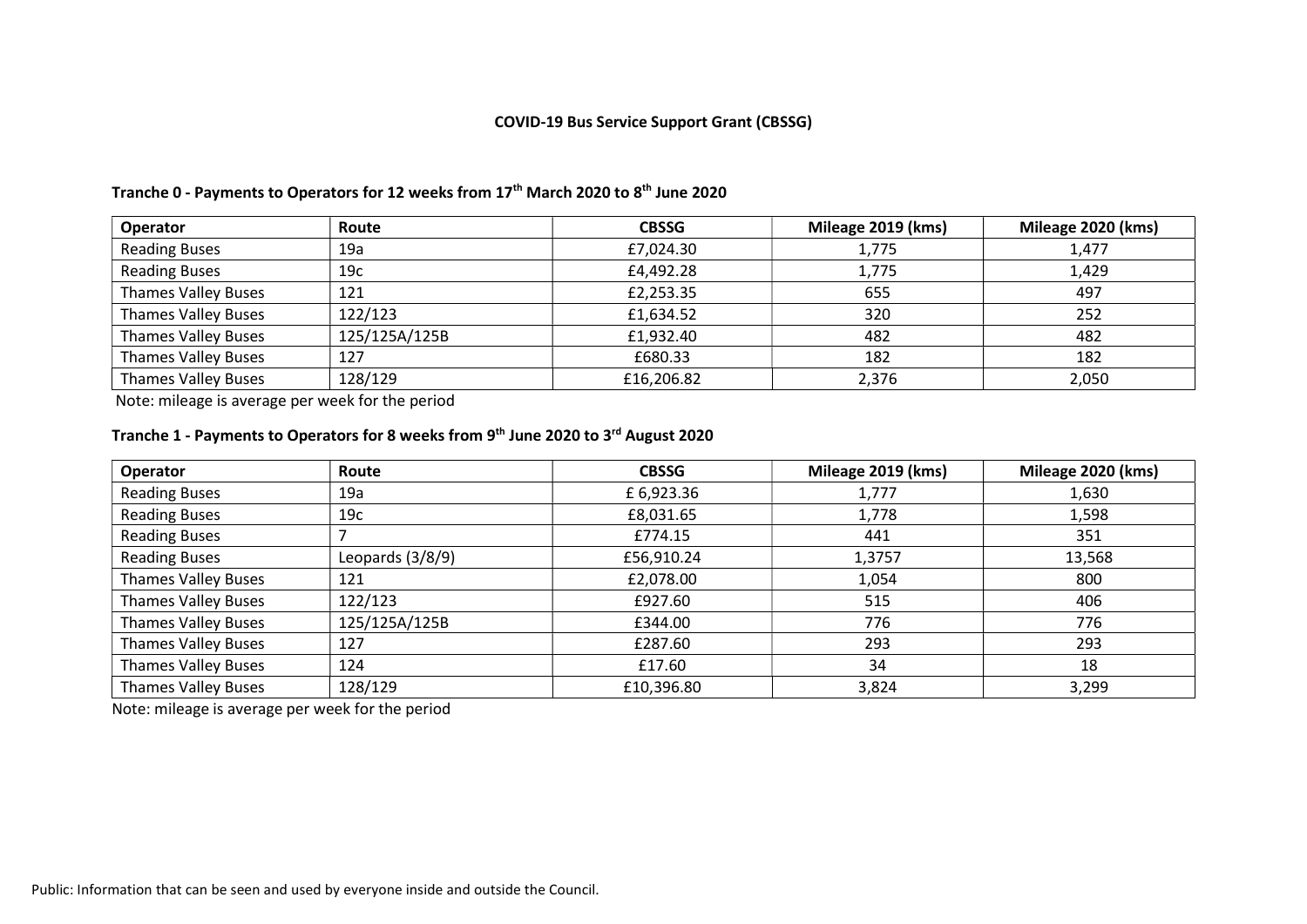| <b>Operator</b>            | Route            | <b>CBSSG</b> | Mileage 2019 (kms) | Mileage 2020 (kms) |
|----------------------------|------------------|--------------|--------------------|--------------------|
| <b>Reading Buses</b>       | 19a              | £8,497.60    | 1,722              | 1,759              |
| <b>Reading Buses</b>       | 19c              | £6,379.70    | 1,680              | 1,722              |
| <b>Reading Buses</b>       |                  | £14,720.10   | 428                | 383                |
| <b>Reading Buses</b>       | Leopards (3/8/9) | £46,388.50   | 16,951             | 14,325             |
| <b>Thames Valley Buses</b> | 121              | £1,150.10    | 1,028              | 1,028              |
| <b>Thames Valley Buses</b> | 122/123          | £1,016.90    | 504                | 504                |
| <b>Thames Valley Buses</b> | 125/125A/125B    | £292.00      | 798                | 758                |
| <b>Thames Valley Buses</b> | 127              | £127.50      | 293                | 293                |
| <b>Thames Valley Buses</b> | 124              | £24.20       | 34                 | 32                 |
| <b>Thames Valley Buses</b> | 128/129          | £8,097.50    | 3,748              | 3,737              |
| <b>Horseman Coaches</b>    | 202              | £309.60      | 132                | 132                |
| <b>Horseman Coaches</b>    | 244              | £345.96      | 272                | 272                |
| <b>Horseman Coaches</b>    | 983              | £145.89      | 171                | 171                |

### Tranche 2 - Payments to Operators for 8 weeks from 4<sup>th</sup> August 2020 to 28<sup>th</sup> September 2020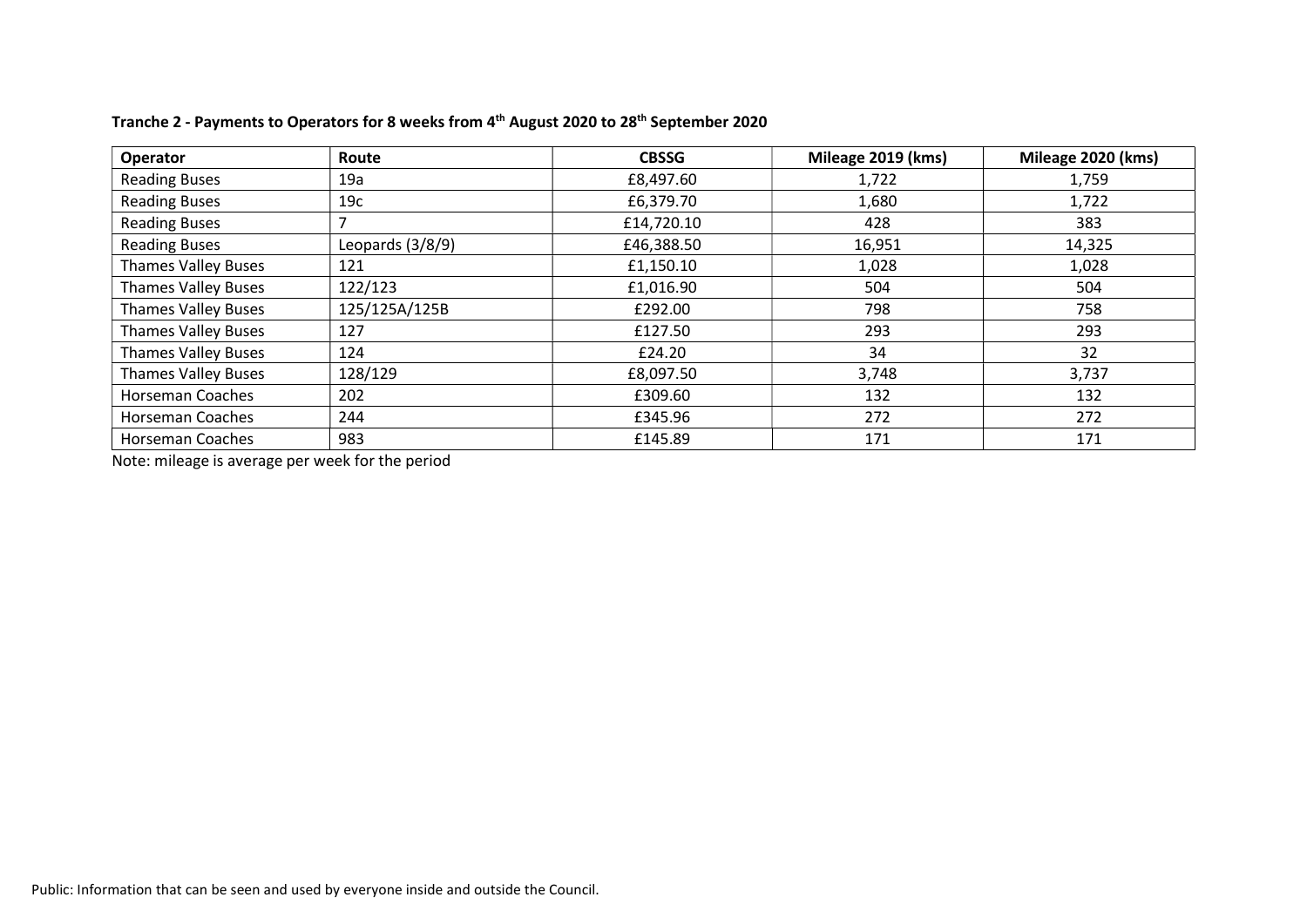| <b>Operator</b>            | Route            | <b>CBSSG</b> | Mileage 2019 (kms) | Mileage 2020 (kms) |
|----------------------------|------------------|--------------|--------------------|--------------------|
| <b>Reading Buses</b>       | 19a              | £8,274.40    | 1,753              | 1,756              |
| <b>Reading Buses</b>       | 19c              | £5,413.60    | 1,695              | 1,704              |
| <b>Reading Buses</b>       |                  | £830.40      | 415                | 441                |
| <b>Reading Buses</b>       | Leopards (3/8/9) | £51,582.40   | 17,146             | 14,318             |
| <b>Thames Valley Buses</b> | 121              | £1,024.10    | 1,054              | 1,054              |
| <b>Thames Valley Buses</b> | 122/123          | £809.00      | 515                | 515                |
| <b>Thames Valley Buses</b> | 125/125A/125B    | £477.60      | 824                | 776                |
| <b>Thames Valley Buses</b> | 127              | £266.60      | 293                | 293                |
| <b>Thames Valley Buses</b> | 124              | £14.10       | 34                 | 34                 |
| <b>Thames Valley Buses</b> | 128/129          | £5,485.20    | 3,832              | 3,824              |
| <b>Horseman Coaches</b>    | 202              | £935.00      | 132                | 132                |
| <b>Horseman Coaches</b>    | 244              | £560.10      | 272                | 272                |
| <b>Horseman Coaches</b>    | 983              | £652.70      | 171                | 171                |

### Tranche 3 - Payments to Operators for 8 weeks from 29<sup>th</sup> September 2020 to 23<sup>rd</sup> November 2020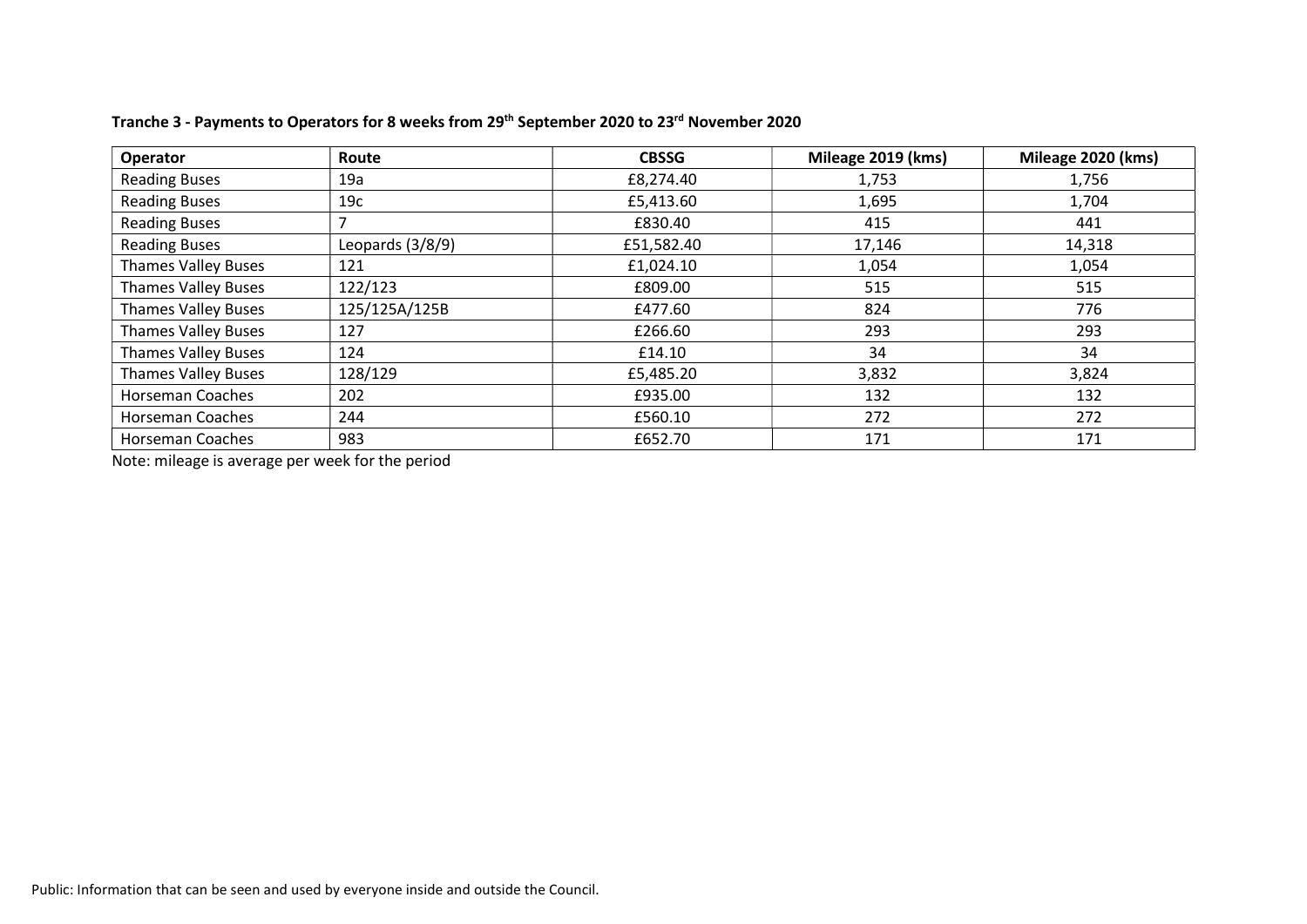| Operator                   | Route            | <b>CBSSG</b> | Mileage 2019 (kms) | Mileage 2020 (kms) |
|----------------------------|------------------|--------------|--------------------|--------------------|
| <b>Reading Buses</b>       | 19a              | £10,570.00   | 1,635              | 1,609              |
| <b>Reading Buses</b>       | 19c              | £7,615.60    | 1,608              | 1,584              |
| <b>Reading Buses</b>       |                  | £1,465.20    | 436                | 441                |
| <b>Reading Buses</b>       | Leopards (3/8/9) | £104,014.40  | 17,168             | 13292              |
| <b>Thames Valley Buses</b> | 121              | £1,271.70    | 916                | 938                |
| <b>Thames Valley Buses</b> | 122/123          | £814.30      | 451                | 465                |
| <b>Thames Valley Buses</b> | 125/125A/125B    | £948.80      | 798                | 707                |
| <b>Thames Valley Buses</b> | 127              | £350.60      | 402                | 220                |
| <b>Thames Valley Buses</b> | 124              | £8.80        | 29                 | 31                 |
| <b>Thames Valley Buses</b> | 128/129          | £9,065.00    | 3,407              | 3,346              |
| <b>Horseman Coaches</b>    | 202              | £171.06      | 132                | 132                |
| <b>Horseman Coaches</b>    | 244              | £188.59      | 272                | 272                |
| <b>Horseman Coaches</b>    | 983              | £144.53      | 171                | 171                |

### Tranche 4 - Payments to Operators for 8 weeks from 24<sup>th</sup> November 2020 to 18<sup>th</sup> January 2021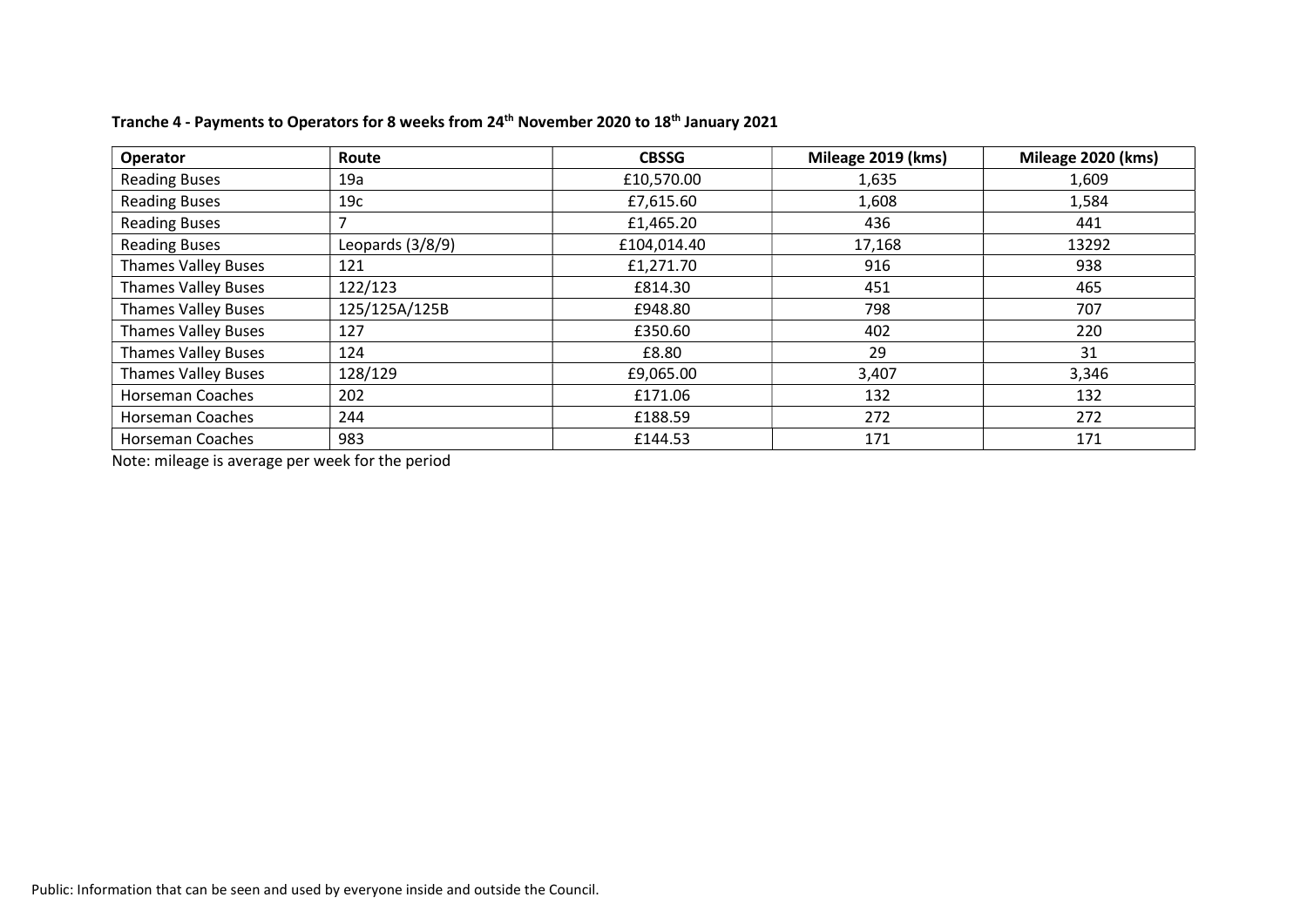| <b>Operator</b>            | Route            | <b>CBSSG</b> | Mileage 2019 (kms) | Mileage 2021 (kms) |
|----------------------------|------------------|--------------|--------------------|--------------------|
| <b>Reading Buses</b>       | 19a              | £11,175.80   | 1,765              | 1,770              |
| <b>Reading Buses</b>       | 19c              | £8,093.00    | 1,775              | 1,775              |
| <b>Reading Buses</b>       |                  | £960.40      | 415                | 167                |
| <b>Reading Buses</b>       | Leopards (3/8/9) | £98,554.20   | 16,718             | 12,952             |
| <b>Thames Valley Buses</b> | 121              | £1,233.20    | 1054               | 1,014              |
| <b>Thames Valley Buses</b> | 122/123          | £776.00      | 515                | 515                |
| <b>Thames Valley Buses</b> | 125/125A/125B    | £896.00      | 809                | 766                |
| <b>Thames Valley Buses</b> | 127              | £195.30      | 293                | 285                |
| <b>Thames Valley Buses</b> | 124              | £18.90       | 34                 | 34                 |
| <b>Thames Valley Buses</b> | 128/129          | £5,687.40    | 3,824              | 3,555              |
| <b>Horseman Coaches</b>    | 202              | £110.83      | 132                | 132                |
| <b>Horseman Coaches</b>    | 244              | £126.67      | 272                | 272                |
| <b>Horseman Coaches</b>    | 983              | £114.39      | 171                | 171                |

### Tranche 5 - Payments to Operators for 8 weeks from 19<sup>th</sup> January 2021 to 15<sup>th</sup> March 2021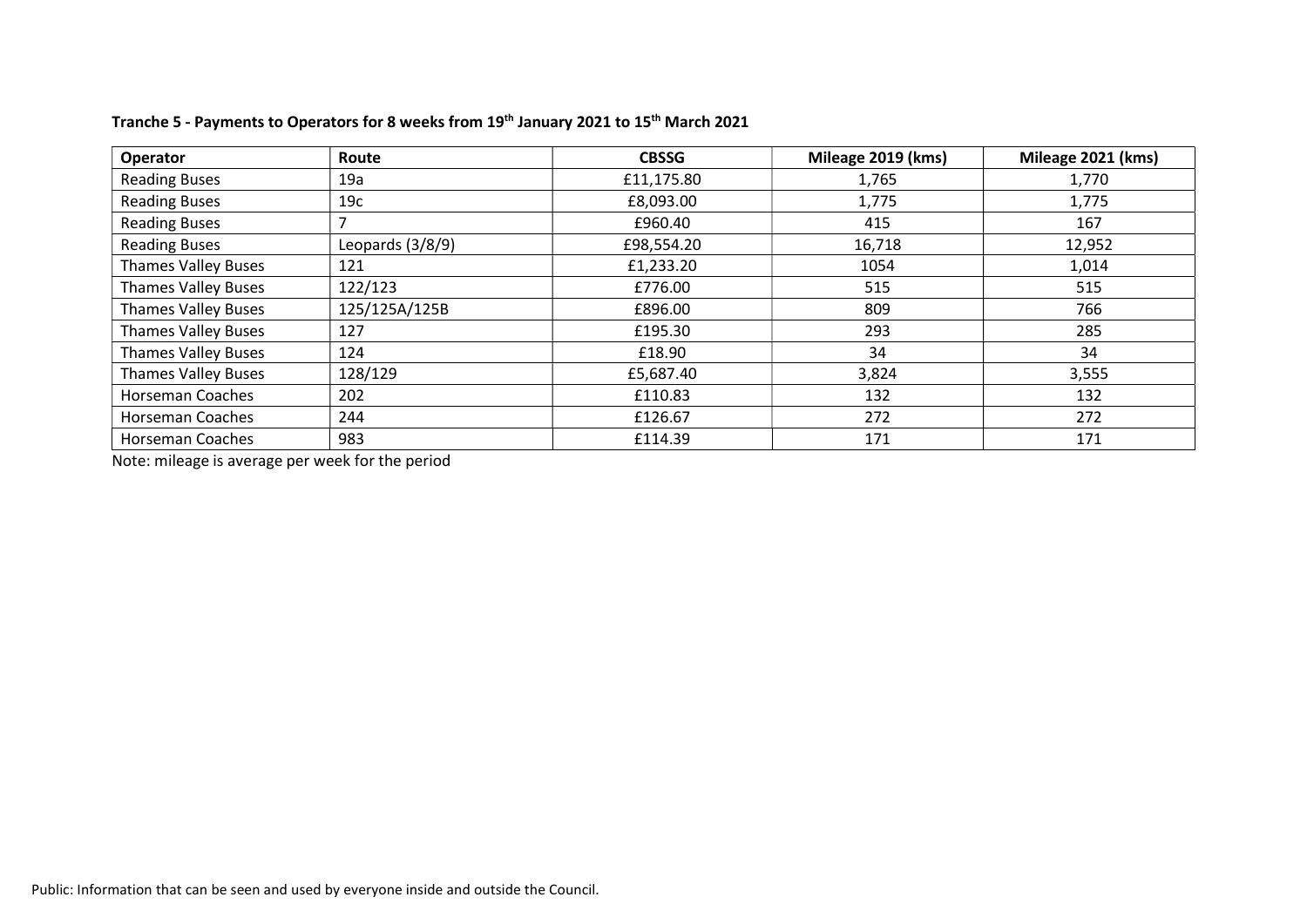| Operator                   | Route            | <b>CBSSG</b> | Mileage 2019 (kms) | Mileage 2021 (kms) |
|----------------------------|------------------|--------------|--------------------|--------------------|
| <b>Reading Buses</b>       | 19a              | £6,189.20    | 1,629              | 1,775              |
| <b>Reading Buses</b>       | 19c              | £5,008.00    | 1,632              | 1,775              |
| <b>Reading Buses</b>       |                  | £726.40      | 426                | 303                |
| <b>Reading Buses</b>       | Leopards (3/8/9) | £99,656.80   | 10,416             | 12,849             |
| <b>Thames Valley Buses</b> | 121              | £995.72      | 1,054              | 946                |
| <b>Thames Valley Buses</b> | 122/123          | £591.58      | 515                | 478                |
| <b>Thames Valley Buses</b> | 125/125A/125B    | £579.92      | 776                | 713                |
| <b>Thames Valley Buses</b> | 127              | £192.50      | 293                | 288                |
| <b>Thames Valley Buses</b> | 124              | £14.52       | 31                 | 31                 |
| <b>Thames Valley Buses</b> | 128/129          | £4,800.40    | 3,592              | 3,317              |
| <b>Horseman Coaches</b>    | 202              | £110.83      | 132                | 132                |
| <b>Horseman Coaches</b>    | 244              | £126.67      | 272                | 272                |
| <b>Horseman Coaches</b>    | 983              | £114.39      | 171                | 171                |

# Tranche 6 - Payments to Operators for 8 weeks from 16<sup>th</sup> March 2021 to 10<sup>th</sup> May 2021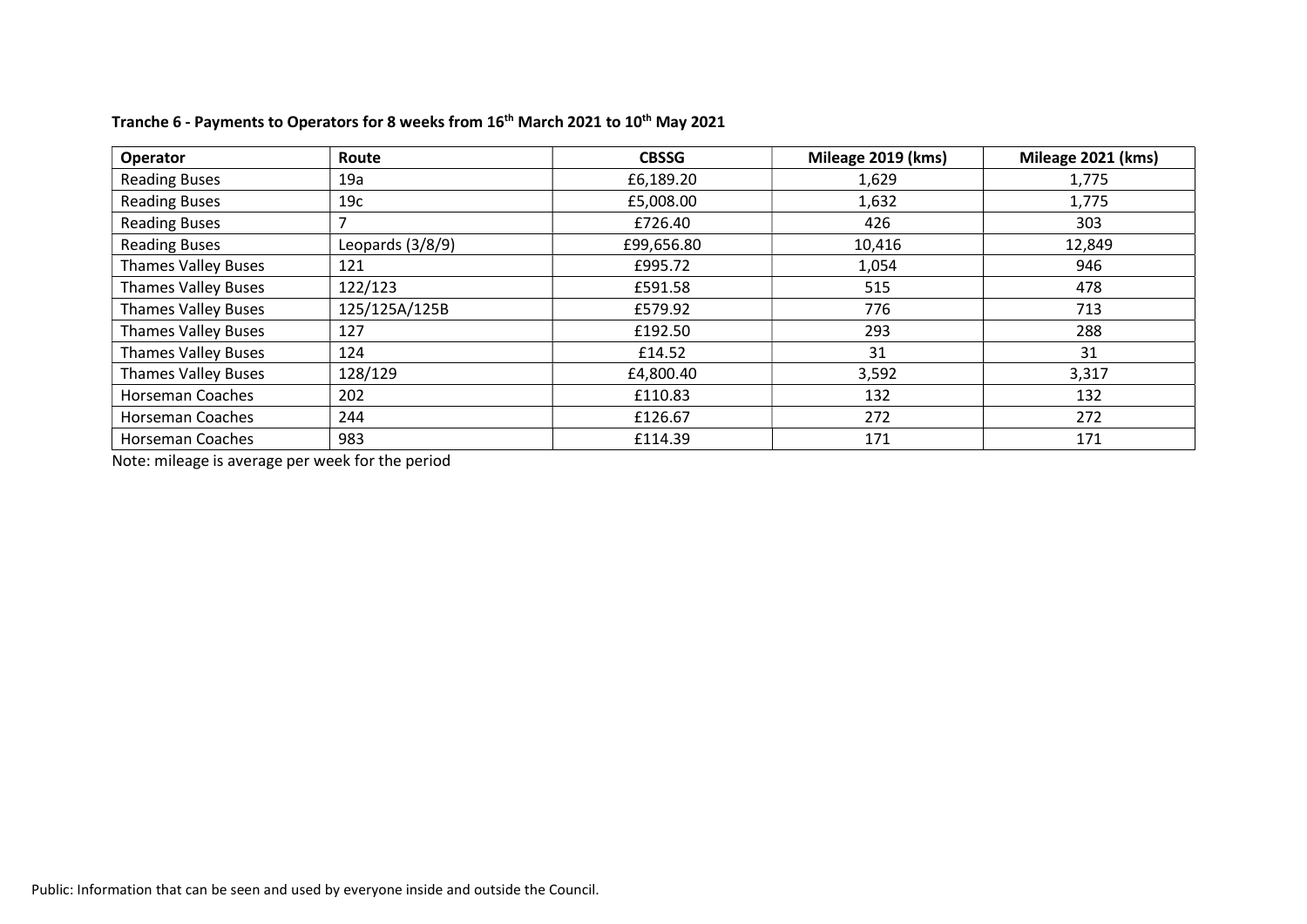| <b>Operator</b>            | Route            | <b>CBSSG</b> | Mileage 2019 (kms) | Mileage 2021 (kms) |
|----------------------------|------------------|--------------|--------------------|--------------------|
| <b>Reading Buses</b>       | 19a              | £6,189.20    | 1,777              | 1,762              |
| <b>Reading Buses</b>       | 19c              | £5,008.00    | 1,778              | 1,775              |
| <b>Reading Buses</b>       |                  | £726.40      | 441                | 460                |
| <b>Reading Buses</b>       | Leopards (3/8/9) | £99,656.80   | 15,968             | 14,837             |
| <b>Thames Valley Buses</b> | 121              | £995.72      | 1,054              | 972                |
| <b>Thames Valley Buses</b> | 122/123          | £591.58      | 515                | 491                |
| <b>Thames Valley Buses</b> | 125/125A/125B    | £579.92      | 776                | 740                |
| <b>Thames Valley Buses</b> | 127              | £192.50      | 293                | 296                |
| <b>Thames Valley Buses</b> | 124              | £14.52       | 34                 | 32                 |
| <b>Thames Valley Buses</b> | 128/129          | £4,800.40    | 3,824              | 3,470              |
| <b>Horseman Coaches</b>    | 202              | £778.19      | 132                | 132                |
| <b>Horseman Coaches</b>    | 244              | £581.13      | 272                | 272                |
| <b>Horseman Coaches</b>    | 983              | £496.40      | 171                | 171                |

## Tranche 7 - Payments to Operators for 8 weeks from 11<sup>th</sup> May 2021 to 5<sup>th</sup> July 2021